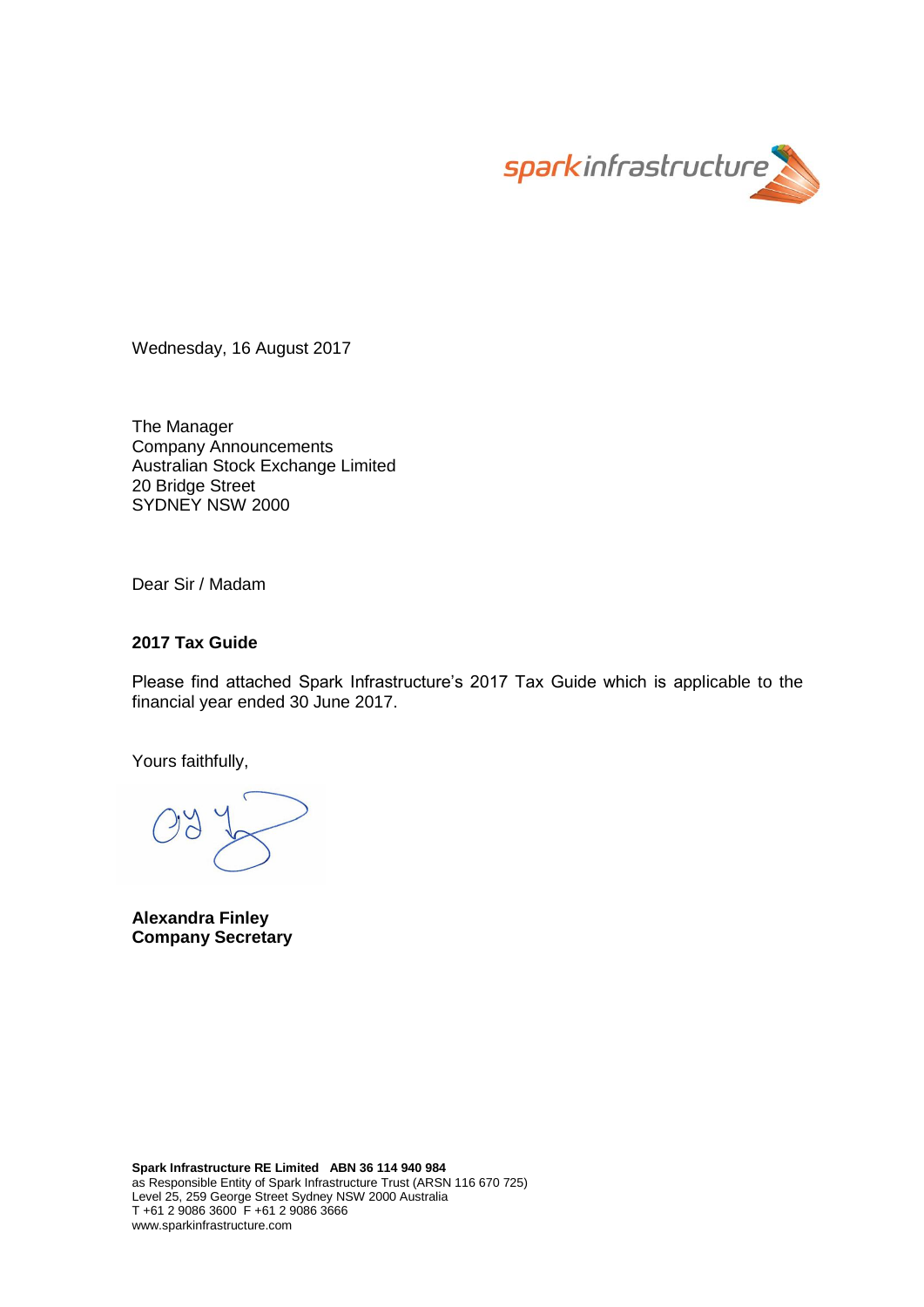2017

TAX

GUIDE

**Essential information to help you complete your 2017 Australian income tax return**

### IMPORTANT INFORMATION

**This Tax Guide has been prepared in good faith based on information believed to be accurate at the date of issue, but to the maximum extent permitted by law, no warranty of accuracy or reliability is given and no responsibility arising in any other way including by reason of negligence for errors or omissions in this Tax Guide is accepted by Spark Infrastructure RE Limited ABN 36 114 940 984 as responsible entity of Spark Infrastructure Trust ARSN 116 870 725 or any other member of the Spark Infrastructure Group. This Tax Guide is not financial product advice and does not constitute tax advice. Securityholders should obtain their own professional advice, as necessary, in connection with the completion of their tax returns and to meet their own financial situation and needs.** 

sparkinfrastructure

**A** 

L.V. COVER

٧

a

AFSL 290436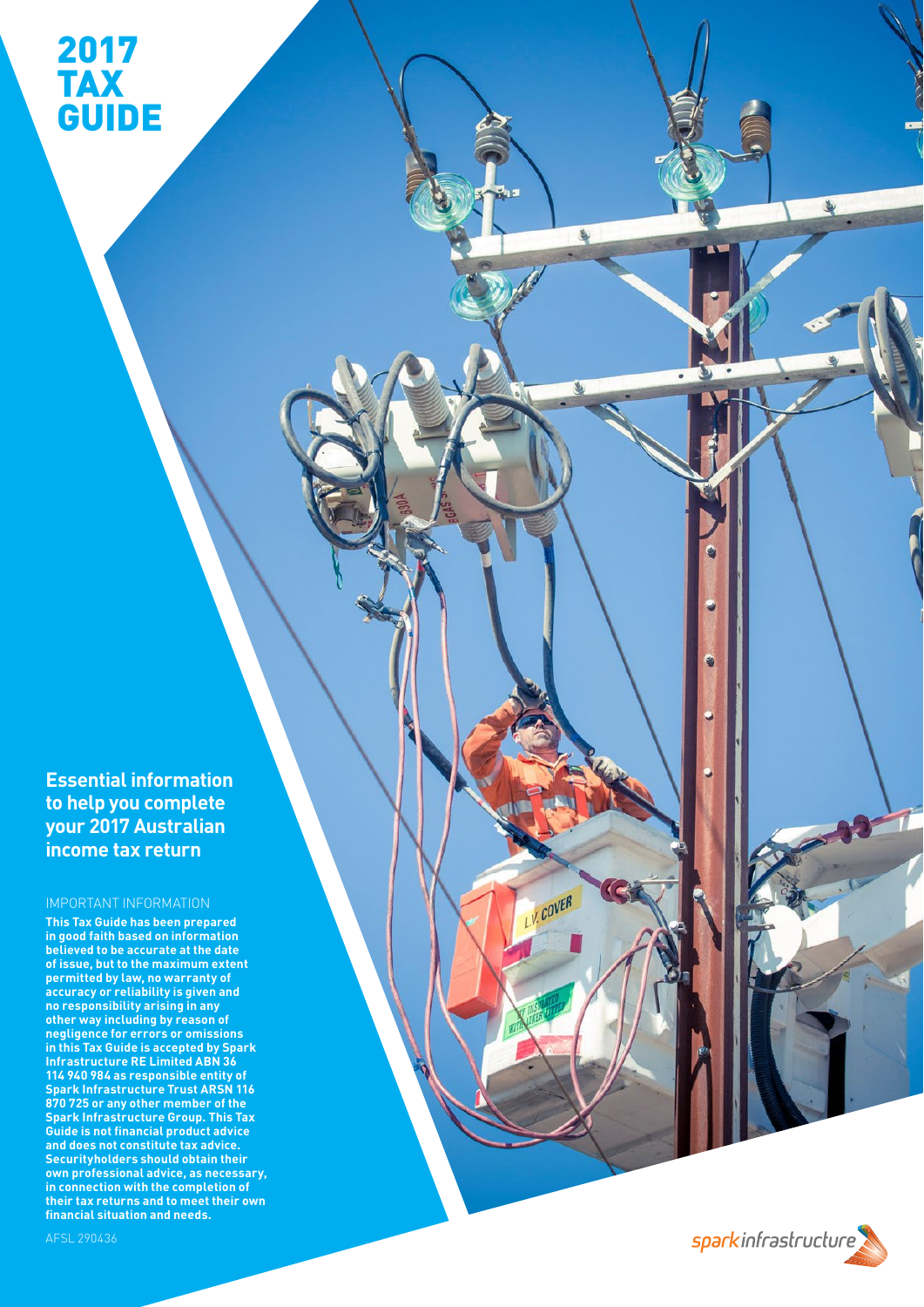## AUGUST 2017



### DEAR SECURITYHOLDER,

This Tax Guide should be read in conjunction with your Spark Infrastructure Distribution Statements. These documents contain information that will help you complete your 2017 Australian income tax return.

Spark Infrastructure is a single listed entity through Spark Infrastructure Trust (Spark Trust). Securities in Spark Infrastructure comprise a Loan Note and a unit issued by Spark Trust (Spark Infrastructure securities). The Loan Note and units in Spark Trust are stapled, meaning they cannot be traded separately. The current structure is shown in the diagram below.

### **SECURITYHOLDERS**

**Stapled security consists of a Loan Note and a Spark Trust Unit**

| SPARK INFRASTRUCTURE TRUST                                                  |                                                                                          |                                                                                                                        |                       |  |  |  |
|-----------------------------------------------------------------------------|------------------------------------------------------------------------------------------|------------------------------------------------------------------------------------------------------------------------|-----------------------|--|--|--|
|                                                                             |                                                                                          |                                                                                                                        |                       |  |  |  |
| <b>SPARK</b><br><b>INFRASTRUCTURE</b><br>ELECTRICITY ASSETS<br><b>TRUST</b> | <b>SPARK HOLDINGS</b>                                                                    | <b>SPARK HOLDINGS</b>                                                                                                  | <b>SPARK HOLDINGS</b> |  |  |  |
| 15.01%                                                                      | 15.01%                                                                                   | 49%                                                                                                                    | 49%                   |  |  |  |
| <b>NSW ELECTRICITY</b><br>NETWORKS ASSETS<br><b>HOLDINGS TRUST*</b>         | <b>NSW ELECTRICITY</b><br><b>NETWORKS</b><br><b>OPERATIONS</b><br><b>HOLDINGS TRUST*</b> | <b>SA POWER</b><br><b>VICTORIA</b><br><b>NETWORKS</b><br><b>POWER NETWORKS</b><br><b>PARTNERSHIP</b><br><b>PTY LTD</b> |                       |  |  |  |

\*Together referred to as TransGrid

This Tax Guide has been prepared specifically for individuals who were tax residents of Australia throughout the year ended 30 June 2017 and who held their Spark Infrastructure securities on capital account<sup>1</sup>.

Part A will assist you in reporting your Spark Infrastructure distributions in your 2017 Australian income tax return.

If you disposed of any or all of your Spark Infrastructure securities during the year ended 30 June 2017 (or entered into a contract on or before 30 June 2017 to do so), you will need to consider the income tax (including capital gains tax (CGT)) consequences of that disposal. Part C of this Tax Guide contains information that may assist you in this regard.

Please note that if you held any Spark Infrastructure securities on or before 20 December 2010 (the 2010 Restructure2 ), you will need to consider the impact of the 2010 Restructure on the tax cost base and acquisition date of those units held in the Spark Trust at that time. This will be relevant for the calculation of your gain or loss on disposal of those Spark Infrastructure securities during the year ended 30 June 2017. Part B of this Tax Guide contains information that may assist you in this regard.

If you are NOT an individual but you were a resident of Australia for income tax purposes at all times during the year ended 30 June 2017, you will need to reflect distributions from Spark Trust appropriately in your 2017 Australian income tax return and reflect any gain or loss on disposal of any or all of your Spark Infrastructure securities during the year ended 30 June 2017 in your 2017 Australian income tax return. The information contained in this Tax Guide, together with your Spark Infrastructure Distribution Statements, may assist you with the information you need to complete your 2017 Australian income tax return.

If you were NOT a resident of Australia for all or part of the year ended 30 June 2017, you will need to decide whether to lodge a 2017 Australian income tax return. If you do lodge a return, the information contained in the Spark Infrastructure Distribution Statements you received in respect of each distribution and this Tax Guide may assist you.

The attribution managed investment trust regime (known as the AMIT regime) came into effect from 1 July 2016. The implications of the new AMIT regime on Spark Trust and whether to elect to adopt the new regime and from what date, is currently being determined by the trustee of Spark Trust.

If you require further factual information, please contact Investor Relations on +61 2 9086 3600.

You should consult your tax adviser if you require tax advice on any of the issues in this Tax Guide, or in relation to the completion of your 2017 Australian income tax return.

Yours sincerely

RICK FRANCIS MANAGING DIRECTOR

- 1 Please note that any gain or loss made on the Loan Notes will always be on revenue account (refer page 6)
- The 2010 Restructure relates to the Spark Trust becoming the parent entity of the Spark Infrastructure group, with Spark Infrastructure Holdings No. 1 Pty Limited (Spark Holdings 1), Spark Infrastructure Holdings No. 2 Pty Limited (Spark Holdings 2) and Spark Infrastructure Holdings No. 3 Pty Limited (Spark Holdings 3) as its subsidiaries at that point in time.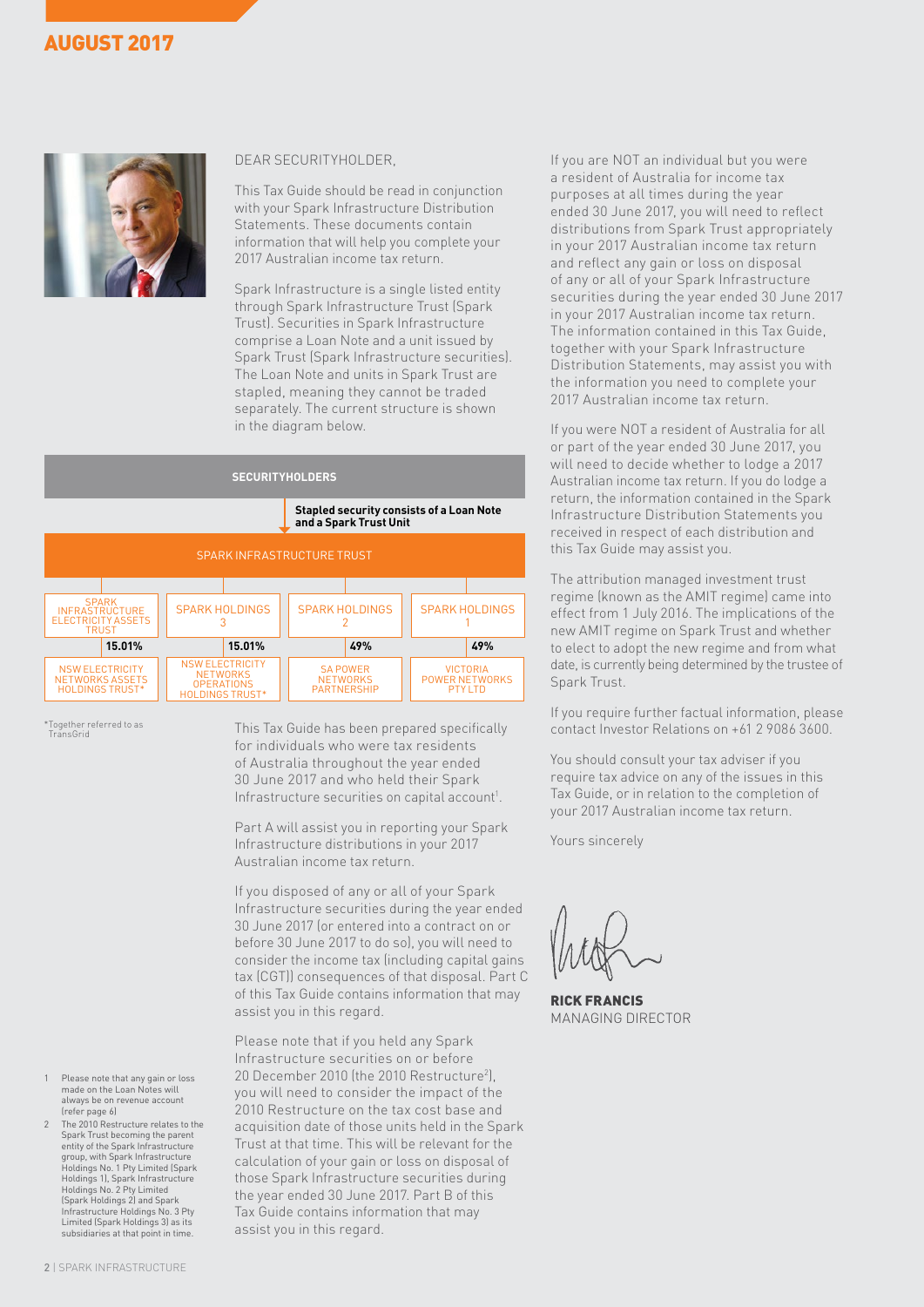## INDIVIDUALS – HOW TO COMPLETE YOUR 2017 AUSTRALIAN INCOME TAX RETURN

### **PART A: SPARK INFRASTRUCTURE DISTRIBUTIONS**

In respect of the year ended 30 June 2017, Spark Trust paid the following distributions:

- 15 September 2016: 7.25 cents per Spark Infrastructure security consisting of 3.50 cents of interest on the Loan beach that the instructure bistribution statements shou<br>part of your assessable income for tax purposes a Notes and 3.75 cents of tax deferred distributions; and in the part of your astation of the represent tax repre
- 15 March 2017: 7.25 cents per Spark Infrastructure security consisting of 3.55 cents of interest on the Loan Notes and 3.70 cents of tax deferred distributions.

### **Interest Income**

You should include the total interest you received at item 10L of your 2017 Australian income tax return.

If there is an amount on your Spark Infrastructure Distribution Statements for "Tax File Number (TFN) withholding", it represents TFN withholding tax deducted from your Spark Infrastructure distributions because you did not supply your Intrastructure distributions because you did not supply yo<br>TFN or (where relevant) an Australian Business Number (ABN) and you did not claim an exemption for your Spark Infrastructure investment. If the amount of tax withheld has not treated as assessable in the superannum superant. If the amount of tax withheld has not previously been refunded to you, you may claim a credit for it by including the amount of TFN withholding tax deducted at item 10M of your 2017 Australian income tax return. ability and the community of the community of the community of the community of the community of the community of the community of the community of the community of the community of the community of the community of the co

The pictorial overview below shows the relevant part of the 2017 Australian income tax return to include the total interest **.** received and (where relevant) the amounts of TFN withholding not previously refunded to you.

### **Tax deferred distributions**

Assuming you held your Spark Infrastructure investment on capital account for income tax purposes (i.e. not as trading stock or otherwise on revenue account), the tax deferred components of your Spark Infrastructure distributions on your Spark Infrastructure Distribution Statements should not form part of your assessable income for tax purposes and do not have to be reported in your 2017 Australian income tax return, except possibly as described below.

The tax deferred components of your Spark Infrastructure distributions received during the year ended 30 June 2017 will reduce the cost base (or reduced cost base) of your units in Spark Trust for CGT purposes. To the extent that a tax deferred amount exceeds your cost base in the units of Spark Trust, then you will make an immediate capital gain equal to the excess. يا<br>The<br>De

While many Securityholders hold their investment in Spark Trust on capital account, in certain circumstances, the investment may have been held on revenue account. Where your investment is held on revenue account, the tax deferred components of your Spark Infrastructure distributions may be treated as assessable income for tax purposes. If you believe that you held your Spark Infrastructure investment on revenue usly been refunded to you, you may claim a credit for it by any many can be a specification of the amount of TFN withholding tax deducted at item account, or if you are in any doubt, you should seek advice and ing the amou consult your tax adviser.

| <b>10 Gross interest</b><br>If you are a foreign-resident make sure you have printed<br>your country of residence on page 1.<br>Tax file number amounts $\mathbf{M}$ \$ $\Box$ , $\Box$ |  | Income – do not show cents |
|-----------------------------------------------------------------------------------------------------------------------------------------------------------------------------------------|--|----------------------------|
|-----------------------------------------------------------------------------------------------------------------------------------------------------------------------------------------|--|----------------------------|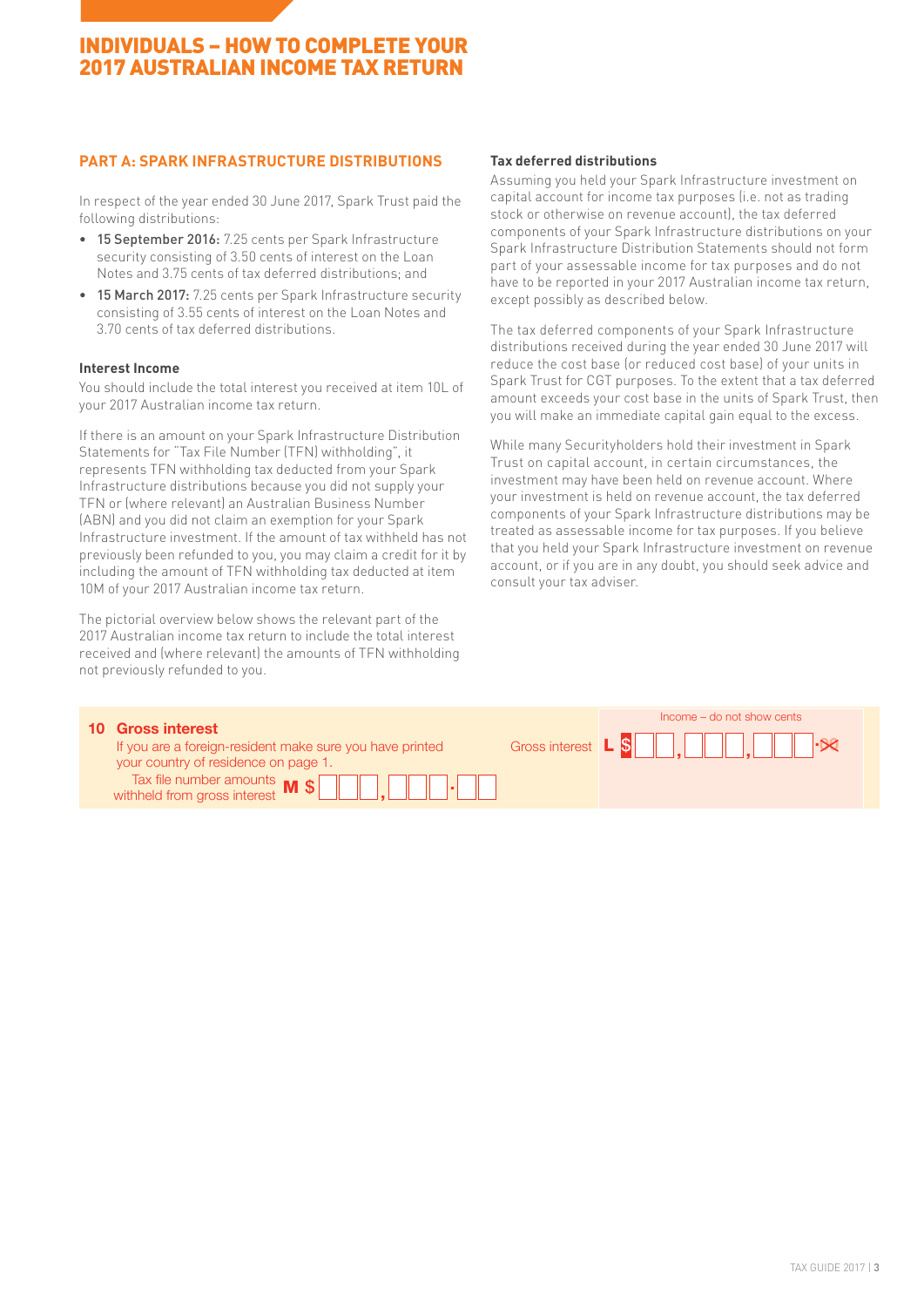# INDIVIDUALS – HOW TO COMPLETE YOUR 2017 AUSTRALIAN INCOME TAX RETURN CONTINUED

## **PART B: ADDRESSING THE 2010 RESTRUCTURE**

If you participated in the 2010 Restructure, you will need to consider the consequences. This Part will assist you.

If you acquired all of your Spark Infrastructure securities on or after 21 December 2010, then you did not participate in the 2010 Restructure and therefore you do not need to read this Part.3

On 31 December 2010, Spark Infrastructure implemented a Restructure, whereby:

- • Loan Note Repayment: Spark Trust repaid \$0.60 of the principal amount outstanding on each Loan Note (and Securityholders applied the amount repaid to the issue of additional Spark Trust units), such that each Loan Note now has a face value of \$0.65; and
- Simplification: Spark Trust acquired 100% of the shares in Spark Holdings 1, Spark Holdings 2 and Spark Holdings 3, with the result that the Spark Infrastructure securities were simplified from a five stapled security (with four issuers) to a dual stapled security (with Spark Trust as the sole listed entity).

The ATO has issued a Class Ruling, CR 2011/27, which addresses the tax consequences of the Restructure for Securityholders. The Class Ruling confirms that for Australian resident individuals who hold their Spark Infrastructure securities on capital account, the Australian tax consequences of the 2010 Restructure were as follows:

- In respect of the Loan Note Repayment: the Loan Note Repayment reduced the acquisition cost of each Loan Note by \$0.60, and increased the CGT cost base of each Spark Trust unit by \$0.60. Also, the acquisition date of the parcel of your Spark Trust units held at the time of the 2010 Restructure will be adjusted (refer below).
- In respect of the Simplification: the Simplification qualified for CGT roll-over relief. The cost base of your Spark Trust units may be adjusted, but no capital gains or losses will have arisen as a result of the Simplification (i.e. the previous cost base of your shares in Spark Holdings 1, Spark Holdings 2 and Spark Holdings 3 may be added to the cost base of your Spark Trust units).

Appendix 1 will assist you in working out the acquisition cost of your Loan Notes, and the cost base of your Spark Trust units, taking into account the consequences of the 2010 Restructure. This will be relevant for determining any gain or losses during the year ended 30 June 2017 in respect of any disposal of your Spark Infrastructure securities that you held at the time of the 2010 Restructure.

The acquisition date of the parcel of your Spark Trust units that you held at the time of the 2010 Restructure will have changed as a result of the 2010 Restructure. The table under the heading "CGT discount" in Part C of this Guide will assist you in working out your acquisition date.

For further information, Securityholders are encouraged to refer to the ATO Class Ruling, a copy of which is available on the Spark Infrastructure website.

### **PART C: TAX IMPLICATIONS ARISING ON DISPOSALS OF SPARK INFRASTRUCTURE SECURITIES**

If you disposed of any or all of your Spark Infrastructure securities (or you entered into a contract to do so) at any time during the income year ended 30 June 2017, you need to address the tax consequences of that disposal. This Part will assist you.

### **Recognition of gain or loss**

You will need to reflect in your 2017 Australian income tax return the gain or loss you make on any disposal of part or all of your Spark Infrastructure investment in the year ended 30 June 2017.

### **A Spark Infrastructure security constitutes a number of separate assets**

Up to and including 20 December 2010, a Spark Infrastructure stapled security consisted of five stapled securities: one Loan Note issued by Spark Trust, one unit in Spark Trust, one share in Spark Holdings 1, one share in Spark Holdings 2 and one CHESS Depositary Interest (CDI) in Spark Holdings 3.

After 20 December 2010, a Spark Infrastructure security consists of one Loan Note issued by Spark Trust stapled to one unit in Spark Trust.

For Australian tax purposes, each component of a Spark Infrastructure security is a separate asset. This means that you will need to perform separate calculations to determine the gain or loss you made in respect of each component of your stapled security.

### **Revenue v capital account for units in the Spark Trust**

As previously stated in this Tax Guide, Part C has been prepared to assist individuals who were Securityholders in Spark Trust, held their investment on capital account and were residents of Australia throughout the year ended 30 June 2017.

While many Securityholders hold their investment in Spark Trust on capital account, in certain circumstances the investment may have been held on revenue account.

If you have held your investment in Spark Trust on revenue account, you may have an assessable revenue gain or a deductible loss in respect of your units in Spark Trust which you will need to calculate in respect of your disposal. This is in addition to the revenue gain or loss that arose on disposal of your Loan Notes.

If you believe that you held your Spark Infrastructure investment on revenue account, or if you are in any doubt, you should consult your tax adviser.

The relevance of 21 December 2010 is that this was the date on which the Restructured dual stapled Spark Infrastructure securities were first traded on the ASX (on a deferred settlement basis). Therefore, if you disposed of your Spark Infrastructure securities by the end of 20 December 2010, or acquired your Spark Infrastructure securities after that date, you would not have participated in the 2010 Restructure.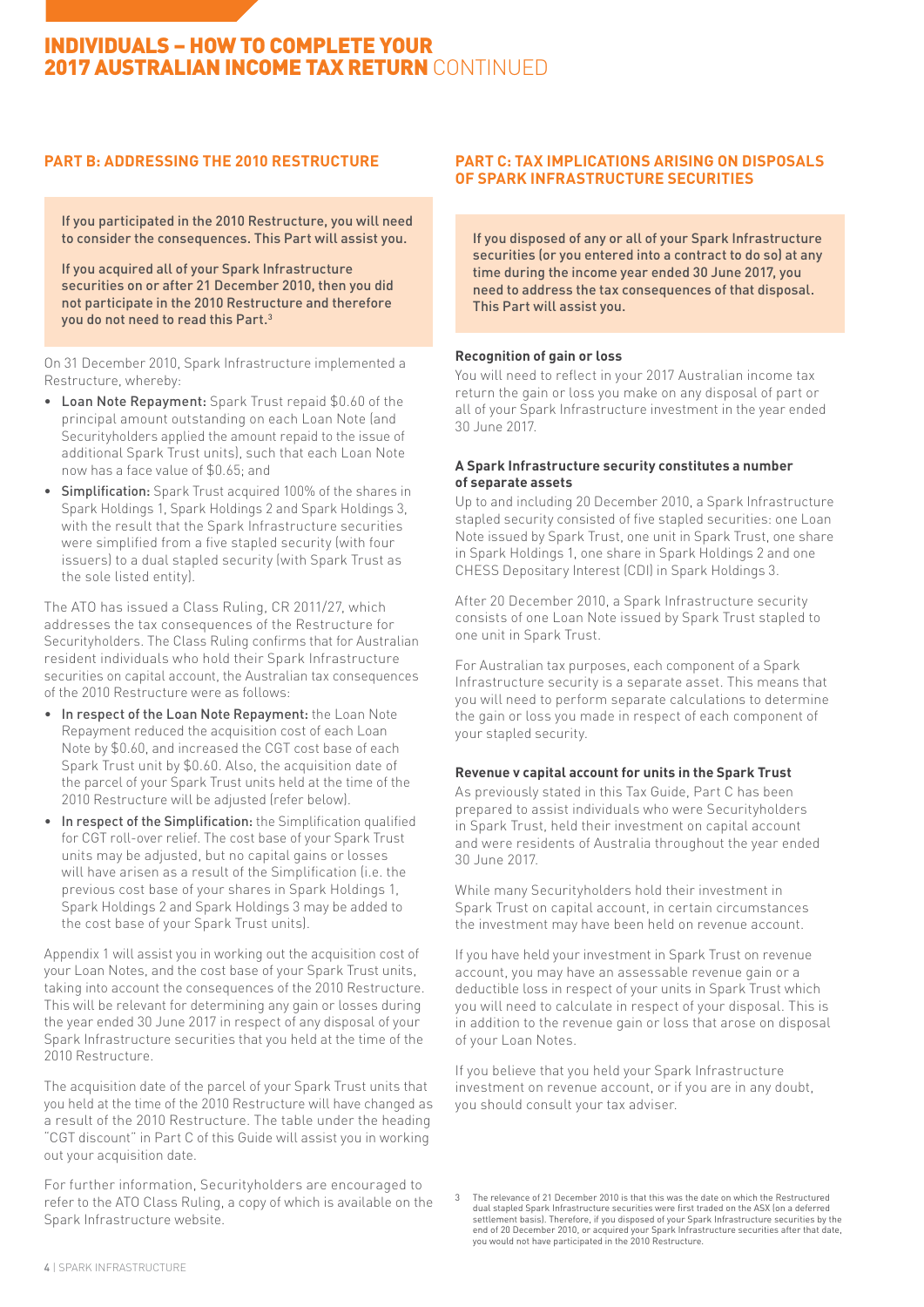## INDIVIDUALS – HOW TO COMPLETE YOUR 2017 AUSTRALIAN INCOME TAX RETURN CONTINUED

### **Treatment of Loan Notes**

The Loan Note component of your Spark Infrastructure security should be regarded as a "traditional security" for Australian tax purposes (or where relevant for certain investors, a financial arrangement under the Taxation of Financial Arrangement rules). This means that a profit made on the disposal of a Loan Note is generally taxed as ordinary income (not as a capital gain) and a loss is generally deductible.

### **Calculation of gain or loss on disposal of your Spark Infrastructure securities**

The information below will assist you in calculating your gains and/or losses and direct you to the Appendices where additional information can be found. You will require the following information:

- the time at which you acquired your Spark Infrastructure securities; and
- the time at which you disposed of your Spark Infrastructure securities.

If you acquired or disposed of your Spark Infrastructure securities at more than one time, you should determine the acquisition and disposal time of each relevant parcel before referring below.

For Spark Infrastructure securities acquired before 21 December 2010<sup>4</sup>:

- Work out the acquisition cost of each Loan Note and the CGT cost base of each Spark Trust unit, taking into account the consequences of the 2010 Restructure. Appendix 1 may assist you.
- Split the sales proceeds of each Spark Infrastructure security between the Loan Note and the Spark Trust unit. The breakdown in Appendix 1 may assist you.

For Spark Infrastructure securities acquired on or after 21 December 2010<sup>4</sup>:

- Work out the acquisition cost of each Loan Note and the CGT cost base of each Spark Trust unit. Appendix 2 may assist you.
- Split the sales proceeds of each Spark Infrastructure security between the Loan Note and the Spark Trust unit. The breakdown in Appendix 2 may assist you.

Generally, the tax outcomes in respect of any disposal of your Spark Infrastructure securities should be as follows:

- • In respect of the Loan Notes:
	- − If your sales proceeds from the Loan Notes exceeded your acquisition cost,5 your gain on the disposal is the excess amount. This gain should be ordinary income and not a capital gain.
	- − If your sales proceeds were less than your acquisition cost,<sup>6</sup> your loss on the disposal is the difference between the two amounts. This loss should be deductible.
- • In respect of the units held in Spark Trust
	- − If your sales proceeds from the units exceeded your CGT cost base, your capital gain for CGT purposes is the excess amount.
	- − If your sales proceeds from the units were less than your reduced CGT cost base, your capital loss for CGT purposes is the difference between the two amounts.

### **CGT discount**

Generally, if you are an individual and you disposed of your Spark Infrastructure securities 12 months or more after acquiring them, your capital gains (which will not include any gains made on the Loan Notes) should qualify for the 50% CGT discount<sup>6</sup>.

This means that, after you apply any available capital losses against your capital gain, the part (if any) of the discount capital gain remaining is then reduced (or "discounted") by half for the purposes of working out the amount to be included in your taxable income.

The information below may assist you in determining the acquisition date of each component of your Spark Infrastructure securities.

For Spark Infrastructure securities acquired before 21 December 2010:

- The acquisition date of 99.5% of your Spark Trust units will be 31 December 2010.
- The acquisition date of your remaining Spark Trust units (0.5%) is the date on which you acquired the relevant Spark Infrastructure security.

For Spark Infrastructure securities acquired on or after 21 December 2010:

• The acquisition date of each Spark Trust unit is the date on which you acquired the relevant Spark Infrastructure security.

<sup>4</sup> The relevance of 21 December 2010 is that this was the date on which the Restructured dual stapled Spark Infrastructure securities were first traded on the ASX (on a deferred settlement<br>basis). Therefore, if you disposed

The acquisition cost of your Loan Notes will have been adjusted if you participated in the 2010 Restructure. The information above will direct you to the Appendices where further information can be found.

<sup>6</sup> The Australian Taxation Office measures the period of 12 months for this purpose exclusive of both the acquisition date and the disposal date.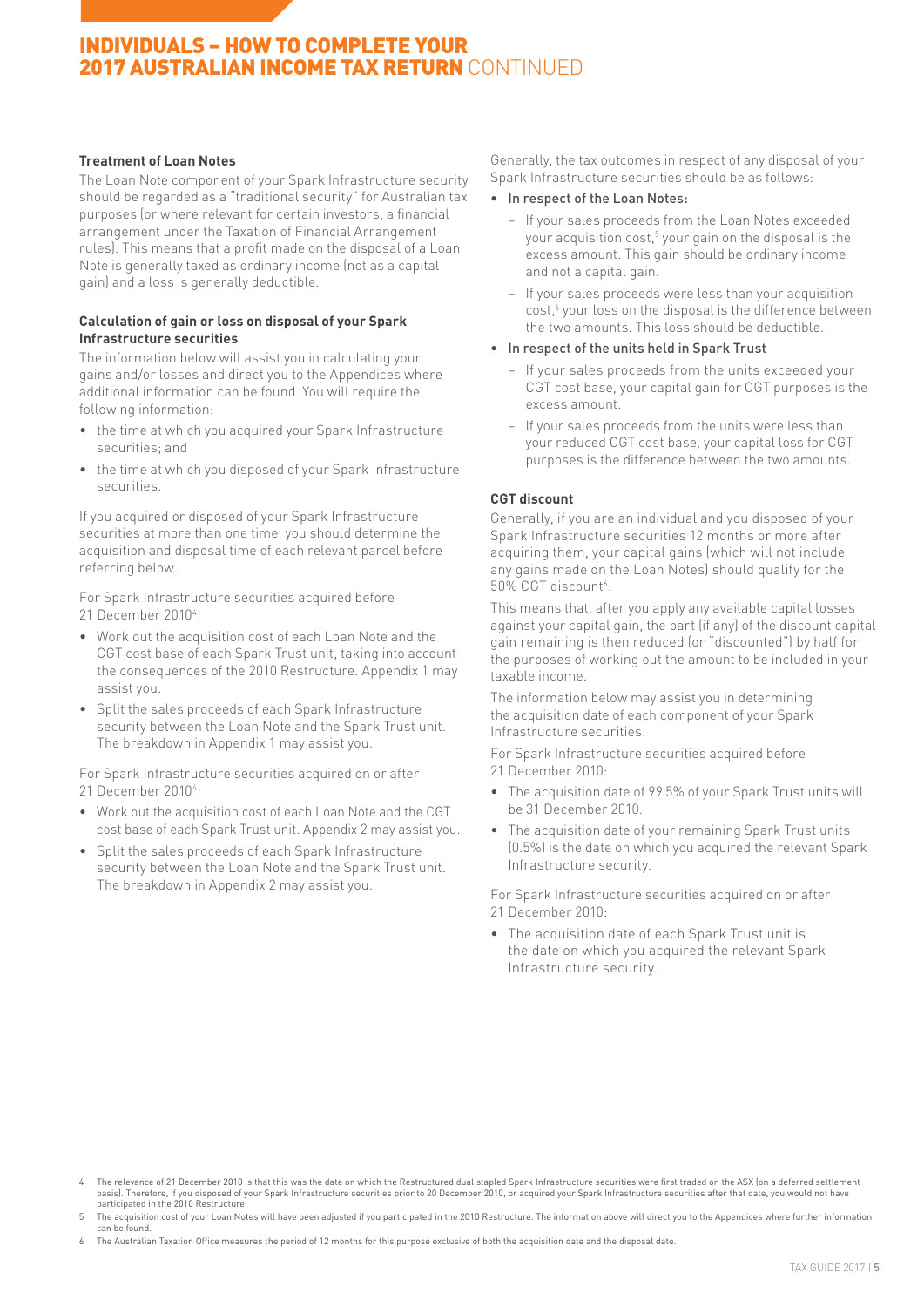## 2017 AUSTRALIAN INCOME TAX RETURN CONTINUED  $\overline{\phantom{a}}$ INDIVIDUALS – HOW TO COMPLETE YOUR

### **Completing your tax return**

### Loan Notes TOTAL SUPPLEMENT SUPPLEMENT SUPPLEMENT SUPPLEMENT SUPPLEMENT SUPPLEMENT SUPPLEMENT SUPPLEMENT SUPPLEMENT SUPPL

toan Notes<br>Loan Notes<br>If you made any gains on the disposal of the Loan Notes, you should work through Section 24 (Other Income) of the online If you made any gains on the disposal of the Loan Notes, you should work through Section 24 (Other Income) of the online<br>"Individual tax return instructions supplement 2017"<sup>7</sup> to arrive at the amount(s) you should include "Category 1" of your Tax return for individuals (supplementary section) 2017.

 $23.5$  Forestry managed in  $\mathcal{L}_2$  , .000  $\mathcal{L}_3$  , .000  $\mathcal{L}_4$  , .000  $\mathcal{L}_5$  , .000  $\mathcal{L}_6$  , .000  $\mathcal{L}_7$  , .000  $\mathcal{L}_8$  , .000  $\mathcal{L}_7$  , .000  $\mathcal{L}_8$  , .000  $\mathcal{L}_7$  , .000  $\mathcal{L}_8$  , .000  $\mathcal{L}_$ 



for individuals (supplementary section) 2017.). If you made any losses on the disposal of the Loan Notes, you should work through Section D15 (Other Deductions) of the online It you made any losses on the disposal of the Loan Notes, you should work through Section D15 (Uther Deductions) of the online<br>"Individual tax return instructions supplement 2017"? to arrive at the amount(s) you should inc annuars supplementally section , 2017...

| <b>D15</b><br><b>Description</b><br>of claim | Other deductions – not claimable at items D1 to D14<br>Election<br>ା90<br>expenses<br>Other<br>$\cdot$ 90<br>deductions                |
|----------------------------------------------|----------------------------------------------------------------------------------------------------------------------------------------|
| <b>TOTAL SUPPLEMENT</b><br><b>DEDUCTIONS</b> | Add up all the deduction amounts<br>۰QQ<br>\$<br>in the right-hand column.<br>Transfer this amount to<br>on page 4 of your tax return. |

#### $\alpha$  Trust Units and  $\alpha$  and  $\alpha$  and  $\alpha$  and  $\alpha$  . On  $\alpha$  , .000  $\alpha$  , .000  $\alpha$  , .000  $\alpha$  , .000  $\alpha$  , .000  $\alpha$  , .000  $\alpha$  , .000  $\alpha$  , .000  $\alpha$  , .000  $\alpha$  , .000  $\alpha$  , .000  $\alpha$  , .000  $\alpha$  , .000  $\alpha$  , **Spark Trust Units** Trust, you should work through Section 18 (Capital Gains) of the online "Individual tax return instructions supplement 2017" to arrive at the amount (s) you should include at item 18 of your Tax return for individuals individuals in the amount of your Tax return for individuals in the amount of your Tax return for individuals in

Other deductions – not claimable at items D1 to D14 , <sup>E</sup> , .00 Election D15 you should include at item 18 of your Tax return for individuals (supplementary section) 2017. After calculating the capital gains and/or losses in respect of disposals of each parcel of units in Spark Trust, you should work<br>(supplementary section) 2017. The contract of the contract of the contract of the contract o TAX RETURN FOR INDIVIDUALS (supplementary section) 2015 Sensitive (when completed) Page 15 through Section 18 (Capital Gains) of the online "Individual tax return instructions supplement 2017"7 to arrive at the amount(s)

| 18<br><b>Capital gains</b><br>Did you have a capital gains at ax event during the year?<br><b>NO</b> | You must print $\boxed{X}$ in the YES box at $\boxed{G}$ if you had an<br><b>YES</b><br>amount of capital gains from a trust. |
|------------------------------------------------------------------------------------------------------|-------------------------------------------------------------------------------------------------------------------------------|
| Have you applied an M<br>exemption or rollover? M<br>NO                                              | CODE<br><b>YES</b>                                                                                                            |
|                                                                                                      | Net capital gain                                                                                                              |
| Total current year capital gains                                                                     | । 90                                                                                                                          |
| Net capital losses carried<br>forward to later income years                                          | .00                                                                                                                           |
| Credit for foreign resident capital gains <b>X</b><br>withholding amounts                            |                                                                                                                               |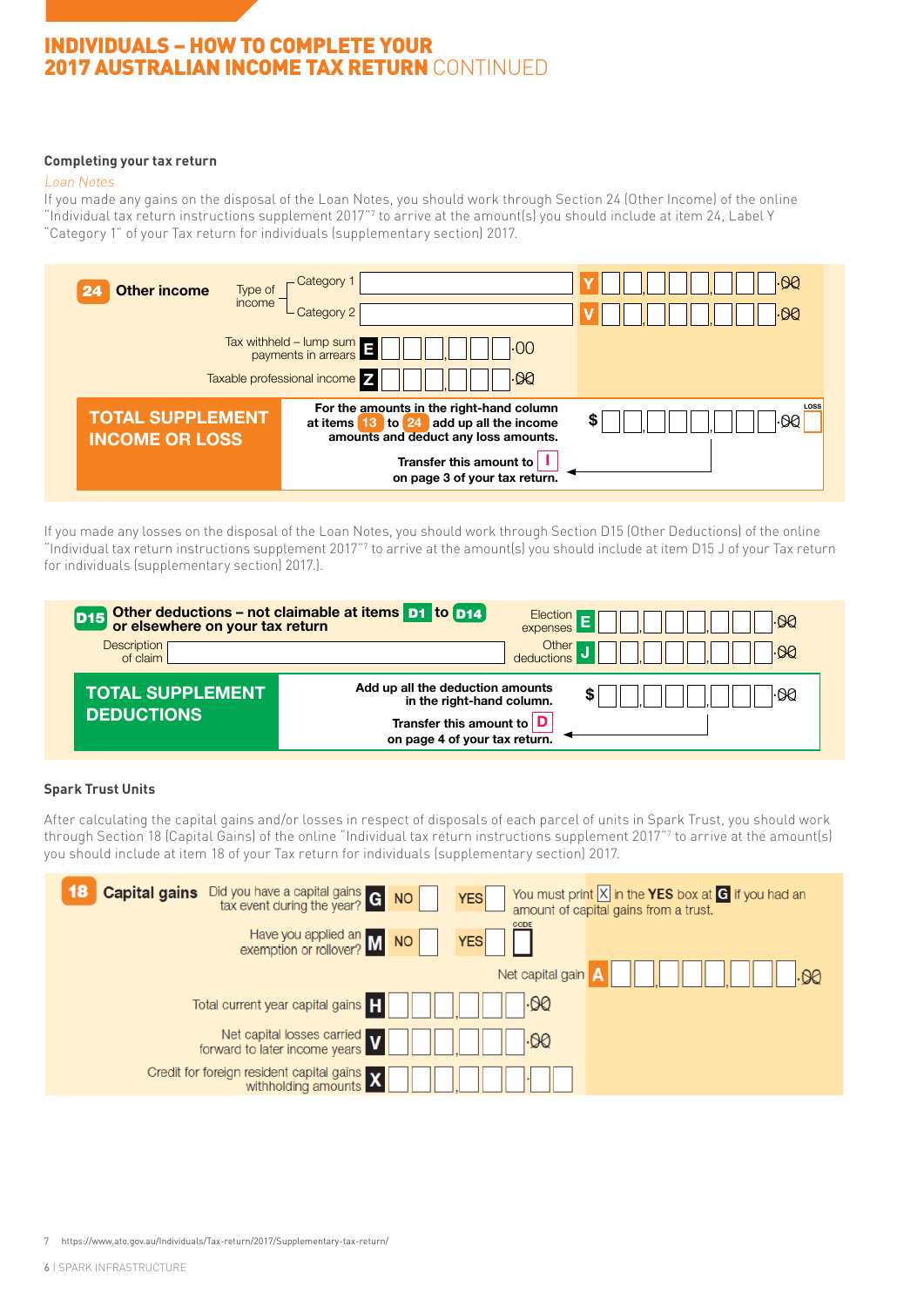### **WORKING OUT THE ACQUISITION COST AND COST BASE OF THE COMPONENTS OF A SPARK INFRASTRUCTURE SECURITY THAT WAS ACQUIRED BEFORE 21 DECEMBER 2010**

### **Step 1: Work out the acquisition cost of the Loan Notes**

- a. First, you will need to decide how much of your purchase price for each Spark Infrastructure security related to the Loan Note at the time the security was acquired. Whilst it is for you to decide how to split the purchase price of your Spark Infrastructure security, you may choose to use the allocation set out below as a guide.
- b. As you held these Loan Notes on 21 December 2010, you will have participated in the 2010 Restructure. This means that you will need to reduce the acquisition cost of each Loan Note (as determined at step 1a) by \$0.60.

Do not forget that incidental costs of acquisition and disposal (such as any broker fees) should be included in the acquisition cost of the Loan Notes. The incidental costs will need to be apportioned between the Loan Notes and the units in Spark Trust.

### **Step 2: Work out the CGT cost base of the units in Spark Trust**

The CGT cost base of each Spark Trust unit will be your purchase price for the Spark Infrastructure security, less:

- the acquisition cost of the Loan Note component (which you calculated at step 1); and
- any tax deferred distributions you received from Spark Trust. Information on tax deferred distributions made by Spark Trust (up to 30 June 2017) is included at Appendix 3.

Do not forget that incidental costs of acquisition and disposal (such as any broker fees) should be included in the CGT cost base or reduced cost base of the units in Spark Trust. The incidental costs will need to be apportioned between the Loan Notes and the units in Spark Trust.

Note: The acquisition date of a parcel of your Spark Trust units will be adjusted as a consequence of your participation in the 2010 Restructure.

### **BREAKDOWN OF THE VALUE OF A SPARK INFRASTRUCTURE SECURITY FOR SPARK INFRASTRUCTURE SECURITIES ACQUIRED BEFORE 21 DECEMBER 2010**

Spark Infrastructure securities before 21 December 2010 consist of a Loan Note issued by Spark Trust, a unit in Spark Trust, a share in Spark Holdings 1, a share in Spark Holdings 2 and a CDI in Spark Holdings 3.

You may allocate your purchase price as follows:

- Loan Note: \$1.251
- Other components of the stapled security: Allocate the remainder of the purchase price/sales proceeds using the following percentage split:
	- − Spark Trust unit: 41.8%
	- − Spark Holdings 1 share: 33.6%
	- − Spark Holdings 2 share: 24.6%
	- − Spark Holdings 3 CDI: Nil

This is the allocation percentage that was applied at the time of IPO.

For ease of reference, the table below sets out the issue prices for each component of a Spark Infrastructure security (up to 21 December 2010) for issues to the public.

|                   | <b>TYPE</b><br><b>OF ISSUE</b> | <b>ISSUE</b><br><b>PRICE PER</b><br><b>SECURITY</b> | <b>LOAN</b><br><b>NOTE</b> | <b>UNIT</b><br><b>IN SPARK</b><br><b>TRUST</b> | <b>SHARE</b><br><b>IN SPARK</b><br><b>HOLDINGS1</b> | <b>SHARE</b><br><b>IN SPARK</b><br><b>HOLDINGS 2</b> | <b>CDI</b><br><b>IN SPARK</b><br><b>HOLDINGS 3</b> |
|-------------------|--------------------------------|-----------------------------------------------------|----------------------------|------------------------------------------------|-----------------------------------------------------|------------------------------------------------------|----------------------------------------------------|
| 16 Dec 2005       | IP0                            | \$1.80                                              | \$1.25                     | \$0.23                                         | \$0.1846                                            | \$0.1354                                             | Nil                                                |
| 25 Sep 2009       | <b>DRP</b>                     | \$1.0862                                            | \$1.0862                   | Nil                                            | Nil                                                 | Nil                                                  | Nil                                                |
| 8 and 28 Oct 2010 | Entitlement Offer              | \$1.00                                              | \$1.00                     | Nil                                            | Nil                                                 | Nil                                                  | Nil                                                |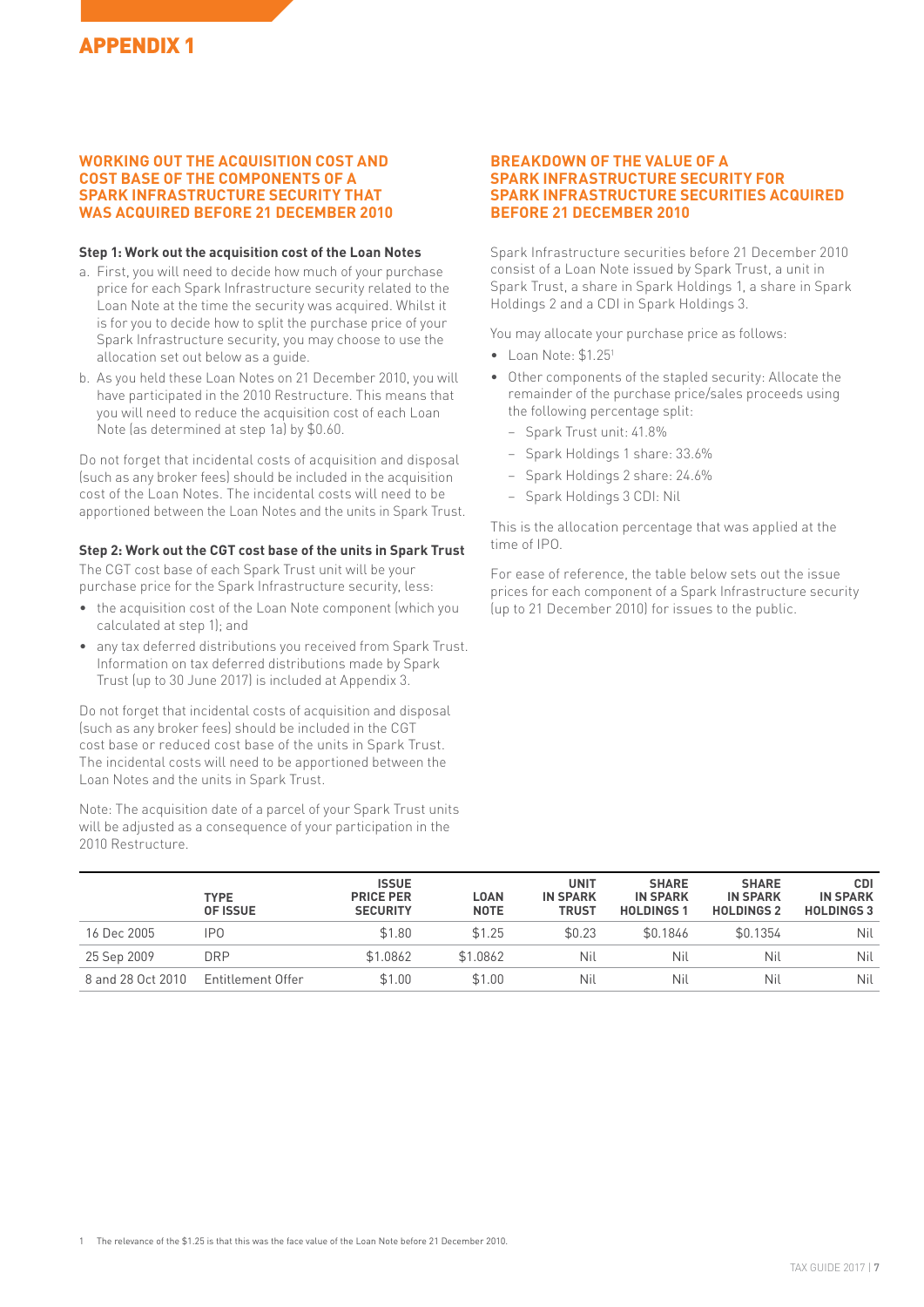## APPENDIX 2 APPENDIX 3

### **WORKING OUT THE ACQUISITION COST AND COST BASE OF THE COMPONENTS OF YOUR SPARK INFRASTRUCTURE SECURITIES – SPARK INFRASTRUCTURE SECURITIES ACQUIRED ON OR AFTER 21 DECEMBER 2010**

### **Step 1: Work out the acquisition cost of the Loan Notes**

You will need to decide how much of your purchase price for each Spark Infrastructure security related to the Loan Note. Whilst it is for you to decide how to split the purchase price of your Spark Infrastructure security, you may choose to use the allocation set out below as a guide.

### **Step 2: Work out the CGT cost base of the units in Spark Trust**

The remaining purchase price (after allocation to the Loan Note) will be the CGT cost base of the Spark Trust unit.

Assuming you held your investment on capital account, tax deferred distributions you received from Spark Trust will reduce the cost base of your Spark Trust units and can in certain circumstances give rise to capital gains on receipt.

Do not forget that incidental costs of acquisition and disposal (such as any broker fees) should be included in the CGT cost base or reduced cost base of the units in Spark Trust. The incidental costs will need to be apportioned between the Loan Notes and the units in Spark Trust.

### **BREAKDOWN OF THE VALUE OF A SPARK INFRASTRUCTURE SECURITY FOR SPARK INFRASTRUCTURE SECURITIES ACQUIRED ON OR AFTER 21 DECEMBER 2010**

Spark Infrastructure securities acquired on or after 21 December 2010 consist of a Loan Note issued by Spark Trust, stapled to a unit in Spark Trust.

You may allocate your purchase price and sales proceeds as follows:

- Loan Note: \$0.651
- Spark Trust unit: Remainder of the purchase price/sales proceeds after allocation to the Loan Note.

For ease of reference, the table below sets out the issue prices for each component of a Spark Infrastructure security (from 21 December 2010 to 30 June 2017) for issues to the public.

### **TAX DEFERRED DISTRIBUTIONS MADE BY SPARK INFRASTRUCTURE UP TO 30 JUNE 2017**

| <b>DATE</b>       | <b>TAX DEFERRED DISTRIBUTION</b><br><b>PER SPARK TRUST UNIT</b> |
|-------------------|-----------------------------------------------------------------|
| 15 March 2006     | $0.01$ cents                                                    |
| 15 September 2006 | $0.34$ cents                                                    |
| 15 March 2007     | $1.26$ cents                                                    |
| 14 September 2007 | 1.79 cents                                                      |
| 14 March 2008     | 2.68 cents                                                      |
| 15 September 2008 | $2.48$ cents                                                    |
| 13 March 2009     | 2.41 cents                                                      |
| 15 September 2009 | Nil                                                             |
| 15 March 2010     | Nil                                                             |
| 15 September 2010 | Nil                                                             |
| 15 March 2011     | Nil                                                             |
| 15 September 2011 | $1.25$ cents                                                    |
| 15 March 2012     | $1.70$ cents                                                    |
| 14 September 2012 | $1.73$ cents                                                    |
| 15 March 2013     | 1.70 cents                                                      |
| 13 September 2013 | $2.00$ cents                                                    |
| 14 March 2014     | $1.95$ cents                                                    |
| 12 September 2014 | $2.25$ cents                                                    |
| 13 March 2015     | $2.20$ cents                                                    |
| 15 September 2015 | $2.50$ cents                                                    |
| 15 March 2016     | $2.45$ cents                                                    |
| 15 September 2016 | 3.75 cents                                                      |
| 15 March 2017     | 3.70 cents                                                      |

Note: None of the other entities in the Spark Infrastructure group have made any tax deferred distributions.

|                        | <b>TYPE OF ISSUE</b>    | <b>ISSUE</b><br><b>PRICE PER</b><br><b>SECURITY</b> | <b>LOAN</b><br><b>NOTES</b> | UNIT IN<br><b>SPARK</b><br><b>TRUST</b> |
|------------------------|-------------------------|-----------------------------------------------------|-----------------------------|-----------------------------------------|
| 21 May 2014            | Institutional Placement | \$1.76                                              | \$0.65                      | \$1.11                                  |
| 30 June 2014           | <b>SPP</b>              | \$1.76                                              | \$0.65                      | \$1.11                                  |
| 7 and 22 December 2015 | Entitlement Offer       | \$1.88                                              | \$0.65                      | \$1.23                                  |

1 The relevance of the \$0.65 is that this is the face value of the Loan Note on or after 21 December 2010.